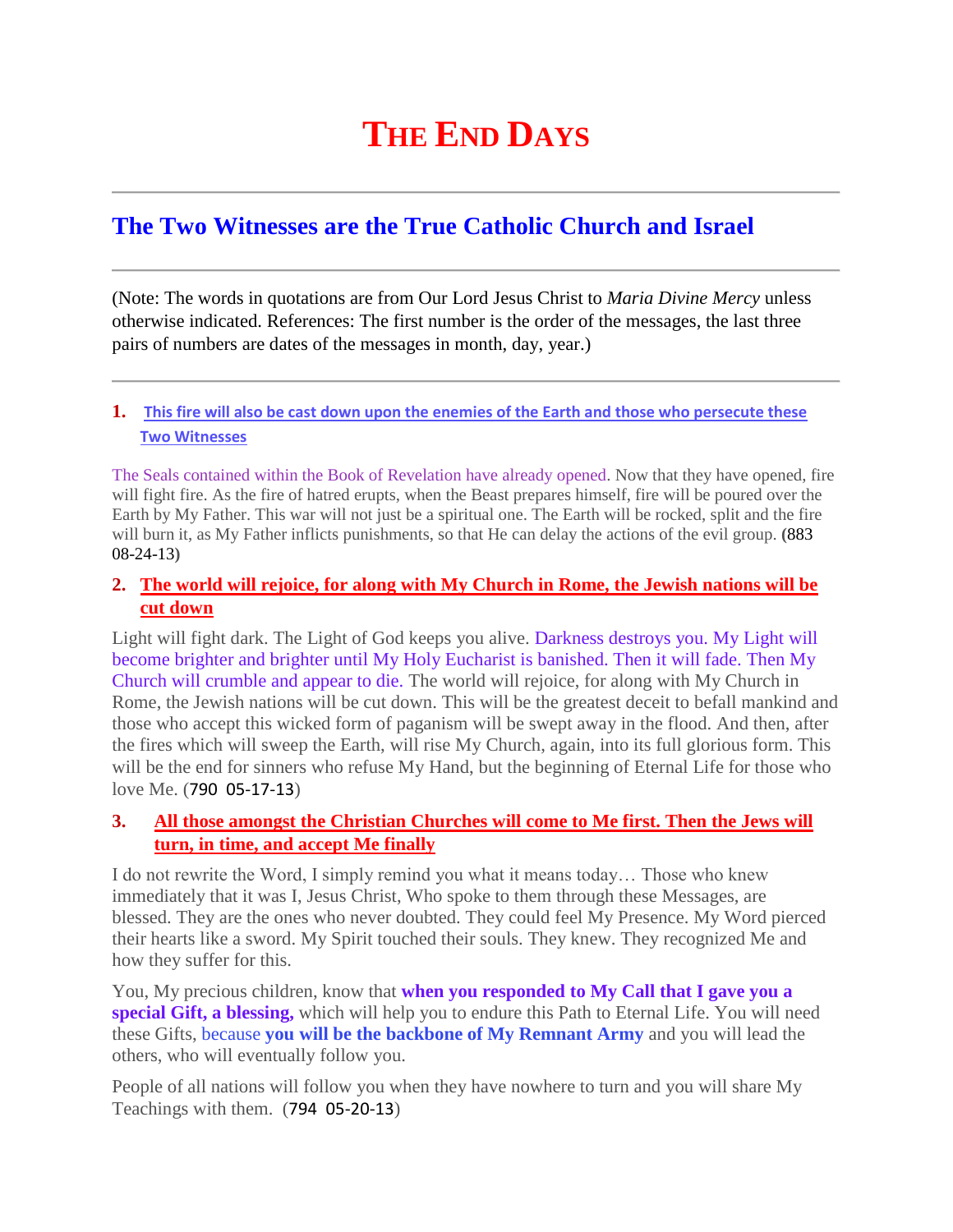#### **4. [For the Jews, they will finally accept that the True Messiah has come](http://www.thewarningsecondcoming.com/for-the-jews-they-will-finally-accept-that-the-true-messiah-has-come/)** (582 10-20-12 ) **5. [The biggest abomination since the Holocaust is being plotted against the Jews](http://www.thewarningsecondcoming.com/the-biggest-abomination-since-the-holocaust-is-being-plotted-against-the-jews/)**

My dearly beloved daughter, watch now the efforts being made by the Global Power, not of the light, which attempts to mount a campaign against My people.

## I refer to **Christians and My chosen people the Jews.**

Wicked plans are being plotted to wipe out the practice of Christianity in a devious but subtle way. It will start with a change in the constitutions of countries everywhere in the western world. Every attempt will be made to cast scurrilous claims against My Christian churches. My sacred servants will slowly withdraw, leaving My people with little spiritual support. All these laws will have a cunning exterior of tolerance. Christianity and any attempts to publicly proclaim My name will be thwarted.

This wicked group are so powerful that very few know they exist. Yet they are everywhere pulling the strings. My children are like puppets.

My chosen people, **the Jews are facing yet again a terrible persecution.** Plans to overthrow them are underway. Those they believe to be their friends are their enemies. They will suffer such hardship **I call on all mankind to pray for Israel…** Pray, pray that the **Anti-Christ's Group** is stopped from committing these evil acts. These dark souls need your prayers so that, during The Warning, they will recognize their offences. (301 01-11-12)

## **6. [Catholic Church and House of Israel will be persecuted](http://www.thewarningsecondcoming.com/catholic-church-and-house-of-israel-will-be-persecuted/)**

Many will be pleased. These two religions will be tormented and every effort, both externally and within, will be made to eradicate any trace of either. There will be great rejoicing around the world when they have fallen. Many will consider them to be destroyed. People will then ignore their corpses. But this would be foolish. **For they will rise again to form the New Heaven and the New Earth as the gates of My Paradise are opened. (**357 03-04-12**)**

## **7. [My remnant Church, the Two Witnesses, referred to in the Book of Revelation](http://www.thewarningsecondcoming.com/my-remnant-church-the-two-witnesses-referred-to-in-the-book-of-revelation/)**

You are the product of the woman who gave birth to a male and who was cast out into the desert where you will be isolated, yet united as one, to proclaim My Holy Word and preach the true Gospels.

The woman gives birth to My true Church, My loyal flock, who will not be misled by the False Prophet. You, My Church, will be cast aside into the desert for 1,260 days, where you will take refuge. But with the gift of the Holy Spirit you will be fed with the fruits of My love. It will be the loyal members of My Christian churches, including My Sacred Servants and those of My followers who reject the False Prophet, who will have to keep My Church together.

You will have to honor Me in secret, because the Mass will change beyond recognition under the rule of the False Prophet. You, are My true followers and all the graces of Heaven are being poured over your precious souls. You, My Remnant Church, will need to proclaim My prophecies and My Holy Word to those, who are not Christian or who do not know the Ten Commandments. Your job will be to ensure that the Holy Bible is read and understood.

**The Two Witnesses in the Book of Revelation:**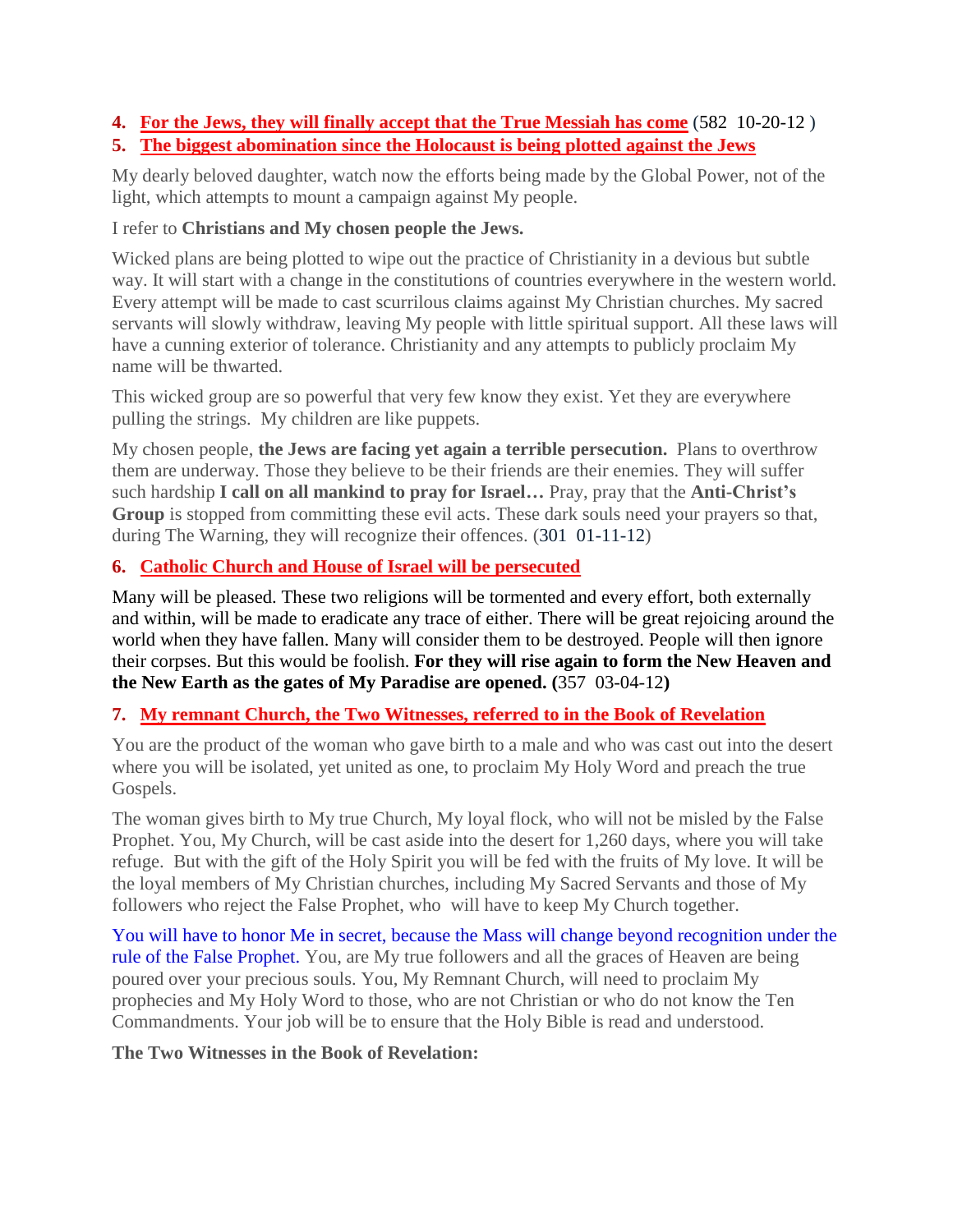You, My followers, are one of the Two Witnesses referred to in the Book of Revelation and who will be protected from the Heavens. My Word, given to you My Remnant Church, may be cast aside as a corpse, but My Word will never die.

### **The Jews will be the second of the Two Witnesses. The two lamps are My Christian Churches,** the traditional true Church and those followers of Mine who will be cast aside by the False Prophet. The two Olive Trees are the Old Jerusalem Israel and the New Israel.

They, the Jews, will know that I am the Messiah at last and their preaching of the truth will also be cast aside and thrown out by the False Prophet and the Anti-Christ to rot like a corpse. Again, this chosen race will not die. Both will feel defeated but this will not be the case for you will form, along with all other religions, the one true Church – the New Jerusalem which will rise from the Ashes.

You will survive the terrible evil monarchy which will arise under the dual leadership of the False Prophet and the Anti-Christ, both of whom will be cast into the lake of fire that is Hell. (393 04-15-12)

## **8. [The enemies of the Jews in all nations will gather together in unity to crush Israel](http://www.thewarningsecondcoming.com/the-enemies-of-the-jews-in-all-nations-will-gather-together-in-unity-to-crush-israel-2/)**

My chosen race will suffer. The Jews who rejected the Covenant of God, laid down by Moses, will suffer as they have done for centuries. Their power over the land of their forefathers will be taken and the only solution will be to sign a treaty where they will become slaves to the Anti-Christ. My chosen race will suffer, just as I did, and little mercy will be shown to them.

The treatment of the Jews will be worse than that shown to them during the genocide, which took place in the Second World War. It will be in Israel that the Tribulation will be seen, as foretold, clearly. It will be because of Israel that wars will escalate, when it will become difficult to determine who the real enemy will be. The peace treaty will be signed soon afterwards and the Man of Peace will enter the world stage.

The Beast with the ten horns, that is the European Union, will crush all traces of God. The rise of paganism will sweep over the earth and in its wake a false sense of peace will be created. Then you will see the rise in the adulation of celebrities and a fanatical devotion to new age spiritualism and satanic worship, disguised as modern psychological therapy. This is where worship of oneself will be the most important trait to strive for.

To the Jews I say this. You have suffered because of your failure to listen to the Word of God through the prophets. You, however, will finally accept the True Messiah soon. Then you, too, will join My Army as it marches towards victory against the Antichrist.

My Promise to come to bring you to My Father's Kingdom is close. To you I pledge My Love and My Loyalty, as your promised Messiah, promised to you so long ago. This is your inheritance. You did not reject Me, your Jesus, when I was crucified. You rejected God. I Am God. I Am the way for you to enter the New Paradise. Accept My Hand for I love you, I forgive you. You are My People and I Am coming for you. (623 11-30-12)

## **9. [Finally, the Jews will be shown the proof of My Father's Covenant](http://www.thewarningsecondcoming.com/finally-the-jews-will-be-shown-the-proof-of-my-fathers-covenant/)**

I have begun the next plan to bring awareness to all of God's children of the great new world, which awaits you and this preparation will be in stages. The first stage is purification. This will mean disruptions, climate changes, upheavals and a terrible apostasy, which will sweep the Earth. These will all